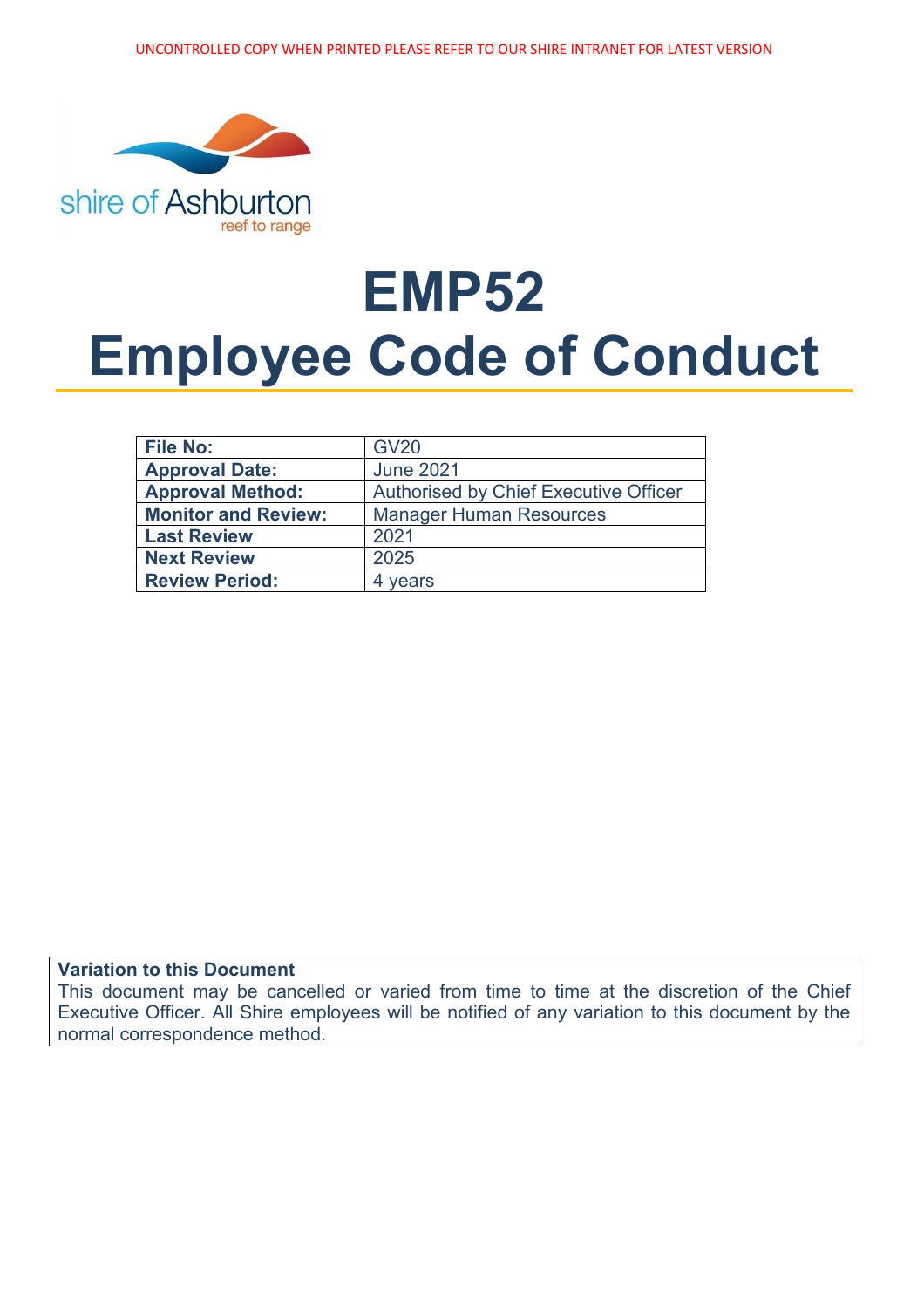|                |      | <b>Table of Contents</b>                                                 |  |
|----------------|------|--------------------------------------------------------------------------|--|
|                | 1.1  |                                                                          |  |
|                | 1.2  |                                                                          |  |
| $\overline{2}$ |      |                                                                          |  |
|                | 2.1  |                                                                          |  |
|                | 2.2  |                                                                          |  |
|                | 2.3  |                                                                          |  |
| 3              |      |                                                                          |  |
|                | 3.1  |                                                                          |  |
|                | 3.2  |                                                                          |  |
|                | 3.3  |                                                                          |  |
|                | 3.4  |                                                                          |  |
|                | 3.5  |                                                                          |  |
|                | 3.6  |                                                                          |  |
|                | 3.7  |                                                                          |  |
|                | 3.8  |                                                                          |  |
|                | 3.9  |                                                                          |  |
|                | 3.10 |                                                                          |  |
|                | 3.11 |                                                                          |  |
|                | 3.12 |                                                                          |  |
|                | 3.13 |                                                                          |  |
|                | 3.14 |                                                                          |  |
|                | 3.15 |                                                                          |  |
|                | 3.16 |                                                                          |  |
|                | 3.17 |                                                                          |  |
|                | 3.18 |                                                                          |  |
|                | 3.19 |                                                                          |  |
|                | 3.20 |                                                                          |  |
|                | 3.21 |                                                                          |  |
|                | 3.22 | Conflict of Interest and Improper or Undue Influence of Position  12     |  |
|                | 3.23 |                                                                          |  |
|                | 3.24 |                                                                          |  |
|                | 3.25 |                                                                          |  |
|                | 3.26 | Reporting Suspected Unethical, Fraudulent, Dishonest, Illegal or Corrupt |  |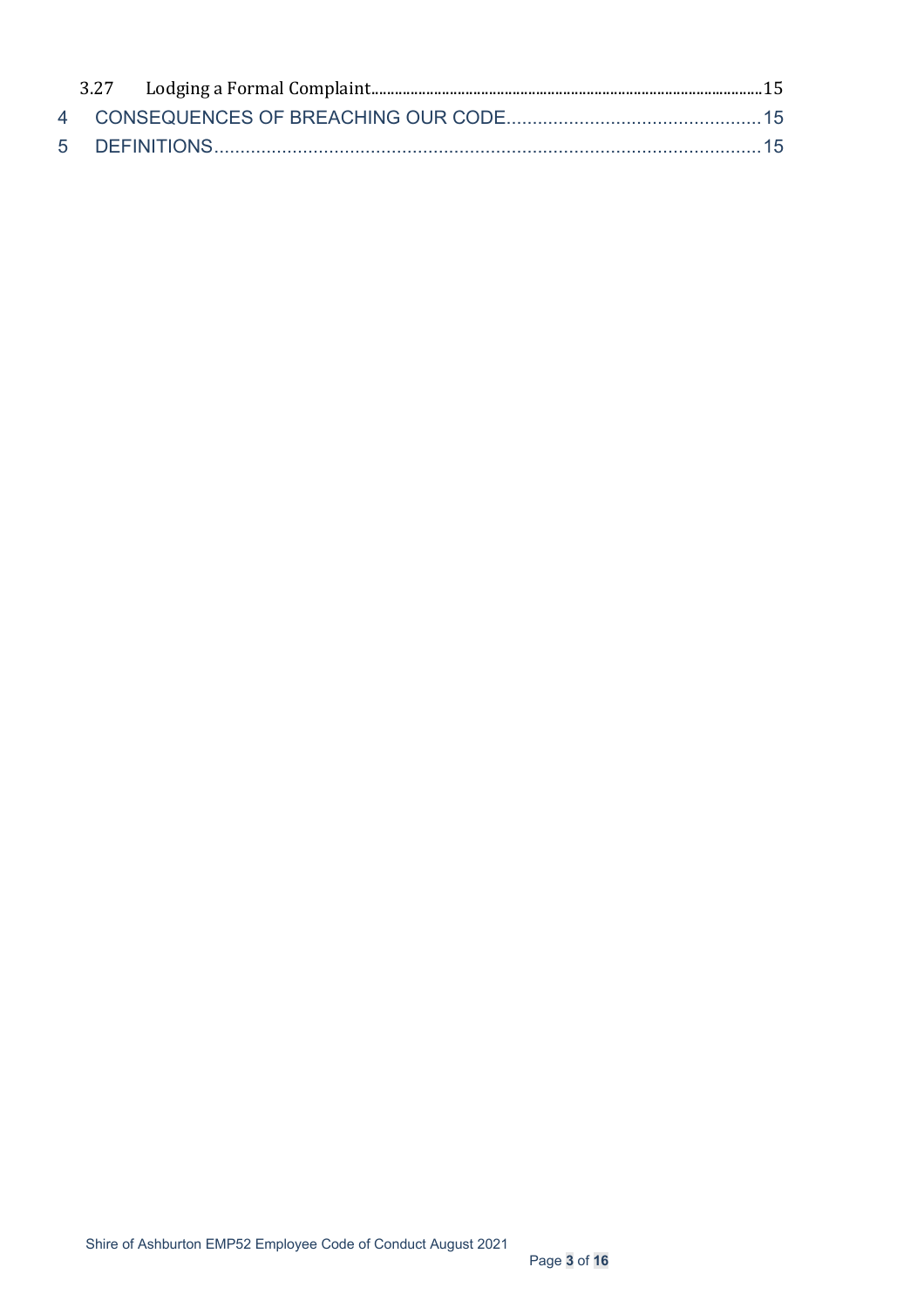## <span id="page-3-0"></span>**1 INTRODUCTION**

The Shire of Ashburton's (the Shire's) code of conduct (the Code) provides employees with clear guidelines for the standards of professional conduct expected of them in carrying out their functions and responsibilities.

The Code addresses the broader issue of ethical responsibility and encourages transparency and accountability. The Code expresses the Shire's commitment to high standards of ethical and professional behaviour and outlines the principles in which individual responsibilities are based.

The *Local Government Act 1995* (the Act) requires us by law to have an employee Code of Conduct and expects all employees will abide by the Code.

Often, expected workplace behaviour is not clear.

This Code provides clarity between acceptable and unacceptable workplace behaviour and guides our behaviour by clarifying situations where the ethical aspect of public duty may not always be clear, by providing additional guidance.

Our Code may not cover all situations, so when uncertain, we ask you reach out to your manager or other support, as outlined in this document.

The Code is complementary to the principles adopted in the Act and associated regulations, which incorporate four fundamental aims:

- better decision-making by local governments,
- greater community participation in the decisions and affairs of local governments,
- greater accountability of local governments to their communities, and
- more efficient and effective local government.

#### <span id="page-3-1"></span>**1.1 Statutory Environment**

The Code addresses the requirement in section 5.51A of the Act for the Chief Executive Officer to prepare and implement a code of conduct to be observed by employees of the Local Government, and includes the matters prescribed in Part 4A of the *Local Government (Administration) Regulations 1996*.

The Code should be read in conjunction with the Act, associated regulations and Shire policies and directives. Employees should ensure they are aware of their statutory responsibilities under this and other legislation.

#### <span id="page-3-2"></span>**1.2 Scope**

This Code covers any person employed by or working on behalf of the Shire, engaged by the Shire under a contract for services and any person performing work for or with the Shire in any capacity. This includes all permanent, casual, or temporary Shire employees, directors, contractors and consultants, agency staff and volunteers. This Code applies while on the Shire's premises or while engaged in Local Government or work-related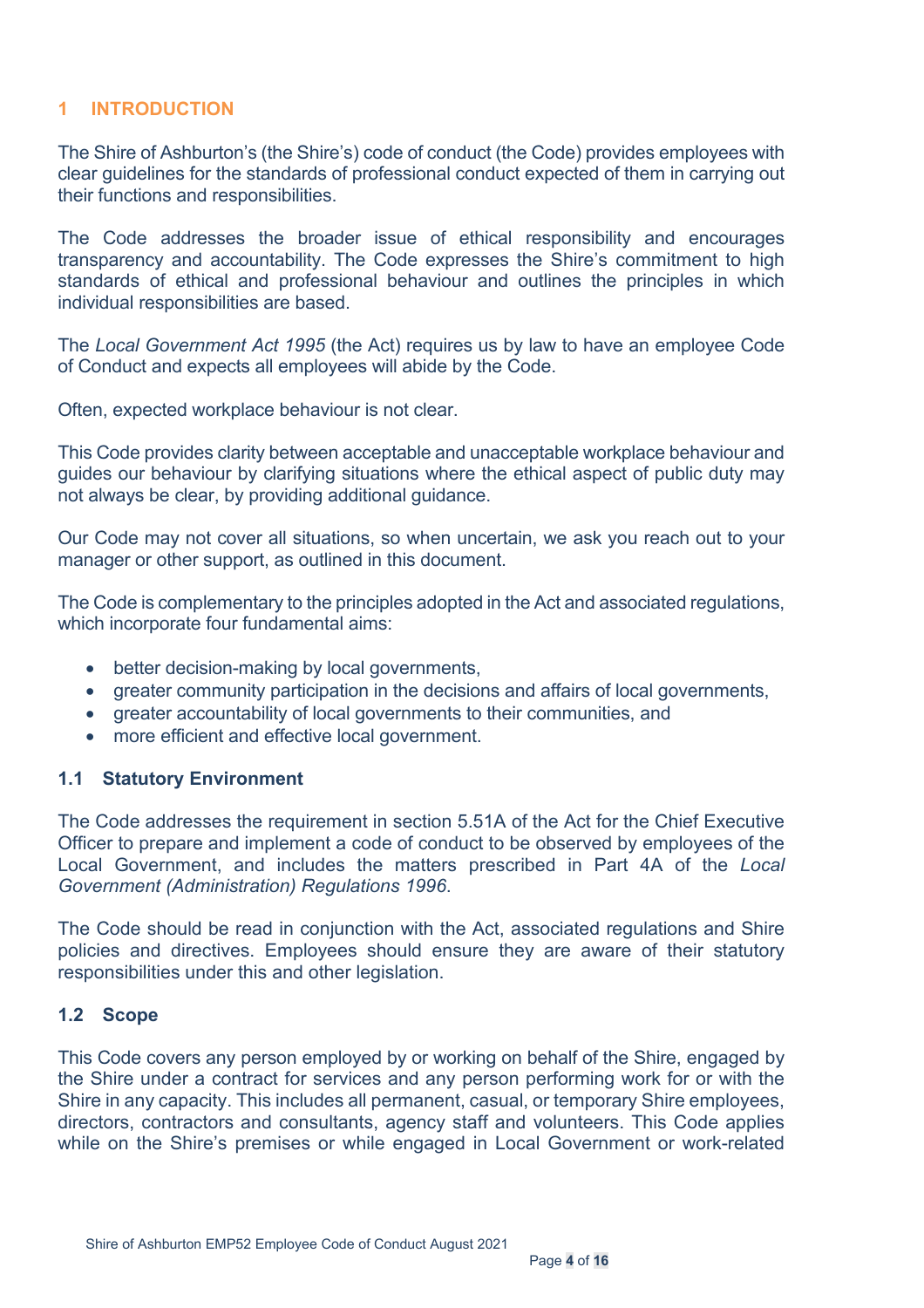activities. This Code also applies to the Chief Executive Officer, with exception of Clause 3.12 of this Code (Gifts), which does not apply to the Chief Executive Officer.

## <span id="page-4-0"></span>**2 VISION, STRATEGIC GOALS AND VALUES**

#### <span id="page-4-1"></span>**2.1 Our Vision**

Our vision is to embrace our unique Pilbara environment and lifestyle through the development of vibrant, connected, and active communities who have access to quality services, exceptional amenities, and economic vitality.

#### <span id="page-4-2"></span>**2.2 Our Strategic Goals**

Our strategic goals support us in serving our diverse communities and include:

- Vibrant and active communities
- Economic prosperity
- Unique heritage and environment
- Quality services and infrastructure
- Inspiring governance

#### <span id="page-4-3"></span>**2.3 Our Culture and Values**

The Shire's organisational culture represents its core beliefs and practices. Underpinning our culture are the Shire values. These values guide our workplace behaviour and decision-making every day. Our expectation is every employee will be an advocate for, and actively role model, each of our values:

- 1. Respect
- 2. Openness
- 3. Teamwork
- 4. Leadership
- 5. Excellence
- 6. Health and wellbeing

We have a responsibility to perform and deliver our work in a sustainable and responsible manner. So, when employees choose to work with us, they accept to adhere to our values and accept the decisions we make as an organisation.

Our values form the basis of everything we do. Together with our Code of Conduct, our Shire policies, directives, and procedures as well as our values collectively set our expected workplace behaviour and decision making. Together, these documents provide a roadmap which illustrates standards of behaviour expected at the Shire. It is therefore an expectation all Shire employees will always uphold these values.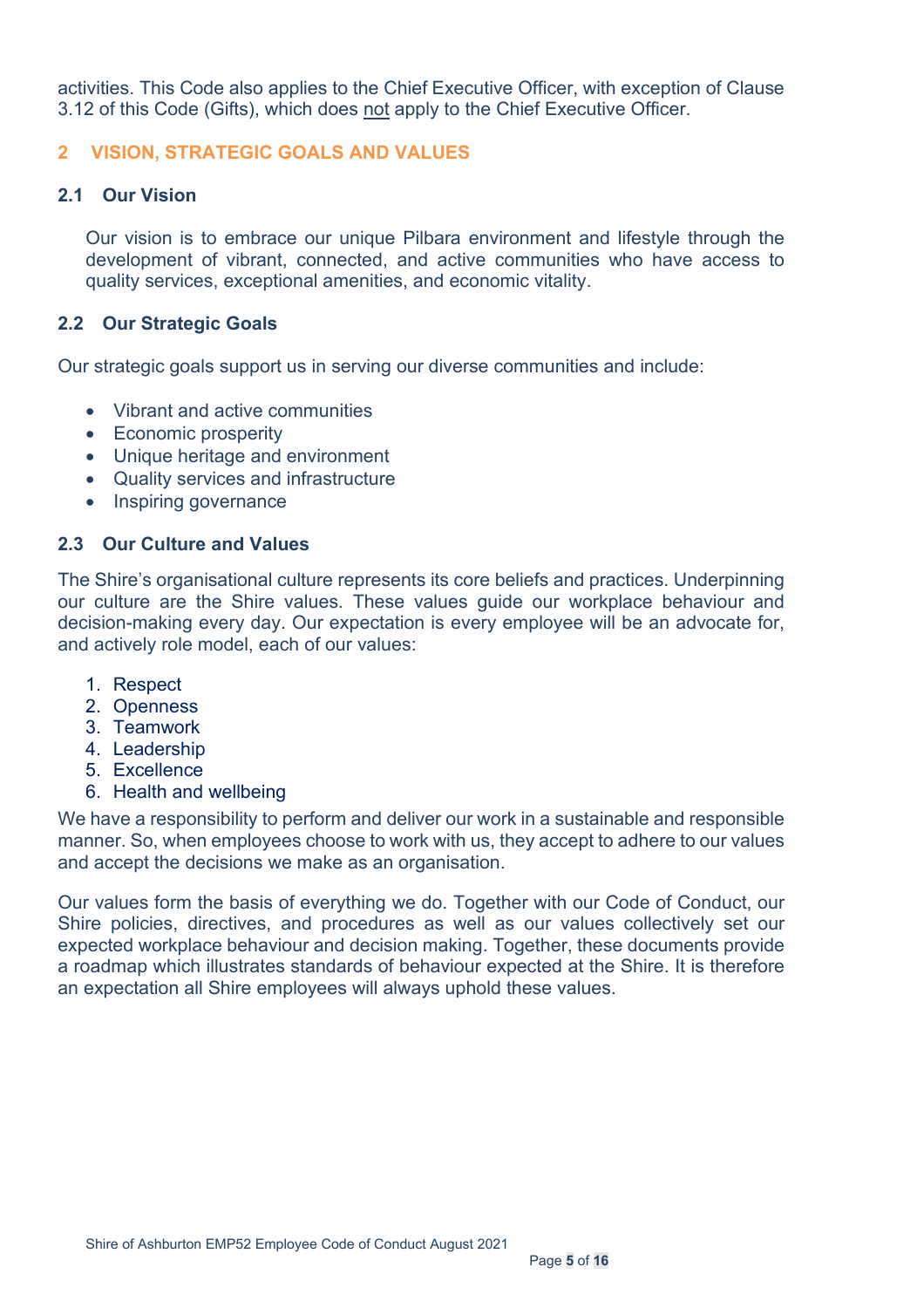# <span id="page-5-0"></span>**3 CODE OF CONDUCT**

#### <span id="page-5-1"></span>**3.1 Role of Employees**

The role of employees in Local Government is determined by the functions of the Chief Executive Officer as set out in section 5.41 of the *Local Government Act 1995.* 

| <b>5.41. Functions of Chief Executive Officer</b> |     |                                                                                                                                                                           |
|---------------------------------------------------|-----|---------------------------------------------------------------------------------------------------------------------------------------------------------------------------|
|                                                   |     | The Chief Executive Officer's functions are to:                                                                                                                           |
|                                                   | (a) | advise the council in relation to the functions of a local government under<br>this Act and other written laws;                                                           |
|                                                   | (b) | ensure that advice and information is available to the council so that informed<br>decisions can be made;                                                                 |
|                                                   | (c) | cause council decisions to be implemented;                                                                                                                                |
|                                                   | (d) | manage the day-to-day operations of the local government;                                                                                                                 |
|                                                   | (e) | liaise with the mayor or president on the local government's affairs and the<br>performance of the local government's functions;                                          |
|                                                   | (f) | speak on behalf of the local government if the mayor or president agrees;                                                                                                 |
|                                                   | (g) | be responsible for the employment, management supervision, direction and<br>dismissal of other employees (subject to section 5.37(2) in relation to senior<br>employees); |
|                                                   | (h) | ensure that records and documents of the local government are properly<br>kept for the purposes of this Act and any other written law; and                                |
|                                                   | (i) | perform any other function specified or delegated by the local government                                                                                                 |
|                                                   |     | or imposed under this Act or any other written law as a function to be<br>performed by the Chief Executive Officer.                                                       |

#### <span id="page-5-2"></span>**3.2 Principles Affecting Employment by the Shire**

The principles set out in section 5.40 of the *Local Government Act 1995* apply to the employment of all Shire employees:

#### **5.40. Principles affecting employment by local governments.**

*The following principles apply to a local government in respect of its employees —* 

- (a) *employees are to be selected and promoted in accordance with the principles of merit and equity;*
- *(b) no power with regard to matters affecting employees is to be exercised on the basis of nepotism or patronage;*
- *(c) employees are to be treated fairly and consistently;*
- *(d) there is to be no unlawful discrimination against employees or persons seeking employment by the Shire on a ground referred to in the Equal Opportunity Act 1984 or on any other ground;*
- *(e) employees are to be provided with safe and healthy working conditions in accordance with the Occupational Safety and Health Act 1984; and*
- *(f) such other principles, not inconsistent with this Division, as may be prescribed.*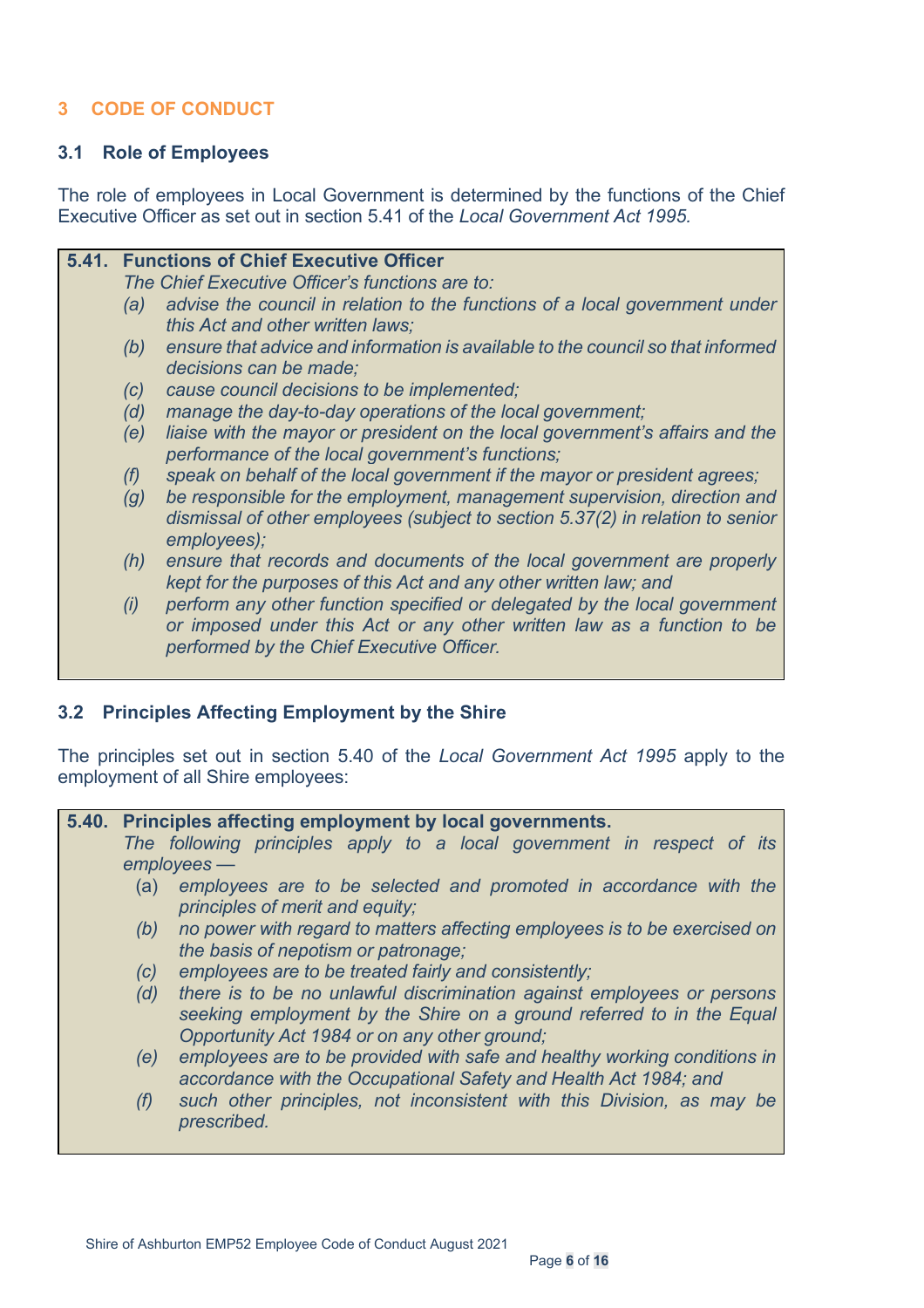## <span id="page-6-0"></span>**3.3 Personal Behaviour**

Employees will:

- Act, and be seen to act, properly, professionally and in accordance with the requirements of the law, the terms of this Code and all policies, directives, and procedures of the organisation,
- Perform their duties impartially and in the best interests of the organisation, uninfluenced by fear or favour,
- Act in good faith (i.e., honestly, for the proper purpose, and without exceeding their powers) in the interests of the organisation and the community,
- Spread no rumours, participate in gossip, or make allegations which are improper, false, or derogatory,
- Refrain from any form of conduct, in the performance of their official or professional duties, which may cause any reasonable person unwarranted offence or embarrassment,
- Always act in the best interest of the Shire by complying with Shire investigations,
- Never use information obtained in the course of their employment to the detriment of the organisation, and
- Observe the highest standards of honesty and integrity and avoid conduct which might suggest any departure from these standards.

# <span id="page-6-1"></span>**3.4 Our Responsibilities**

Employees will:

- Apply consistent standards of ethical behaviour,
- Always follow the law,
- Abide by our policies, directives, and procedures,
- Live our values every day and act as role model to internal and external stakeholders,
- Speak up when you see inappropriate behaviour or when you know something is wrong,
- Not participate, stay silent or condone any form of counter-productive behaviour which breaches our code,
- Ask for help if things are not clear or if guidance is required, and
- Complete all mandatory training.

Managers will:

- Lead by example by demonstrating Shire values every day,
- Create a safe and inclusive culture, free from fear and retaliation,
- Take any concern relating to this Code seriously and manage concerns in a timely and appropriate manner,
- Talk about our Code and Shire expectations to your employees and use every opportunity as an education moment,
- Take accountability for the decisions you make and ensure your decisions align with our values,
- Be supportive and an advocate of the decisions made by Council and the Executive Leadership Team,
- Take corrective and preventative actions when something is reported and support workplace investigations, and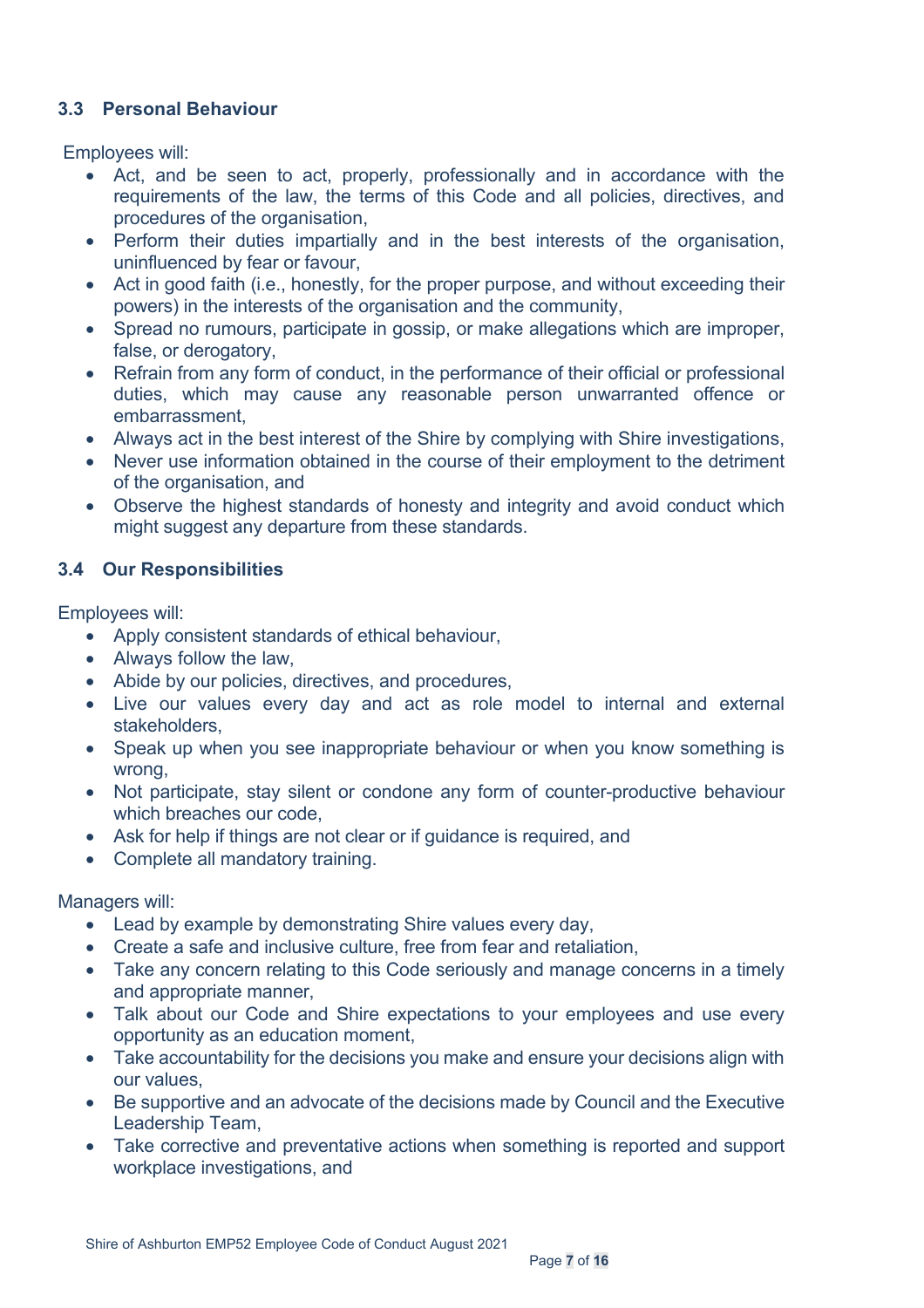• Complete all mandatory training.

Together, we have a shared responsibility to create a safe, healthy, and inclusive work environment, by holding each other accountable and by caring for our team members.

#### <span id="page-7-0"></span>**3.5 Performance of Duties**

While on duty, employees will give their whole time and attention to the organisations' business and ensure their work is carried out professionally, efficiently, economically, and effectively, and their standard of work and the way their work is delivered reflects favourably both on them and on the Shire.

We foster a team culture where all employees are required to have a flexible approach to their work, including undertaking work duties which may fall outside the requirements of their role. All employees must therefore comply with reasonable and lawful directions.

## <span id="page-7-1"></span>**3.6 Compliance**

Employees will comply with any lawful and reasonable direction given by any person having authority to make or give such an order, including, although not limited to their direct manager, a director or the Chief Executive Officer.

Employees will ensure compliance with proper and reasonable administrative practices and adhere to all lawful decisions, policies, and directives, whether they agree with or approve of them.

#### <span id="page-7-2"></span>**3.7 Health and Safety**

The Shire has a duty of care to ensure a safe environment for all employees. Health and safety include both physical and mental health. It is everyone's responsibility to take care of their own health by following all Shire policies, directives, and procedures. Always wear protective clothing, if and where required, and never put yourself or anyone else in harm's way. Ensure you are trained in the use of machinery or tools related to your role and report hazard and incidents in a timely and appropriate manner and in line with Shire policies, directives, and procedures.

Follow relevant Shire health and safety procedures to ensure timely management action. Employee health information should be managed in a sensitive, confidential, and appropriate manner and by relevant stakeholders only.

The Shire Employee Assistance Provider (EAP) is available to all employees and their immediate family members. This service is available 24/7 and the contact information is available from your manager or the human resources team.

#### <span id="page-7-3"></span>**3.8 Diversity and Inclusion**

Our workplace is made up of diverse professionals coming together to provide services and support to a diverse community. The Shire has a safe, diverse, and inclusive culture where employees treat each other with respect, courtesy and professionalism, and refrain from behaviour which constitutes discrimination, bullying or harassment.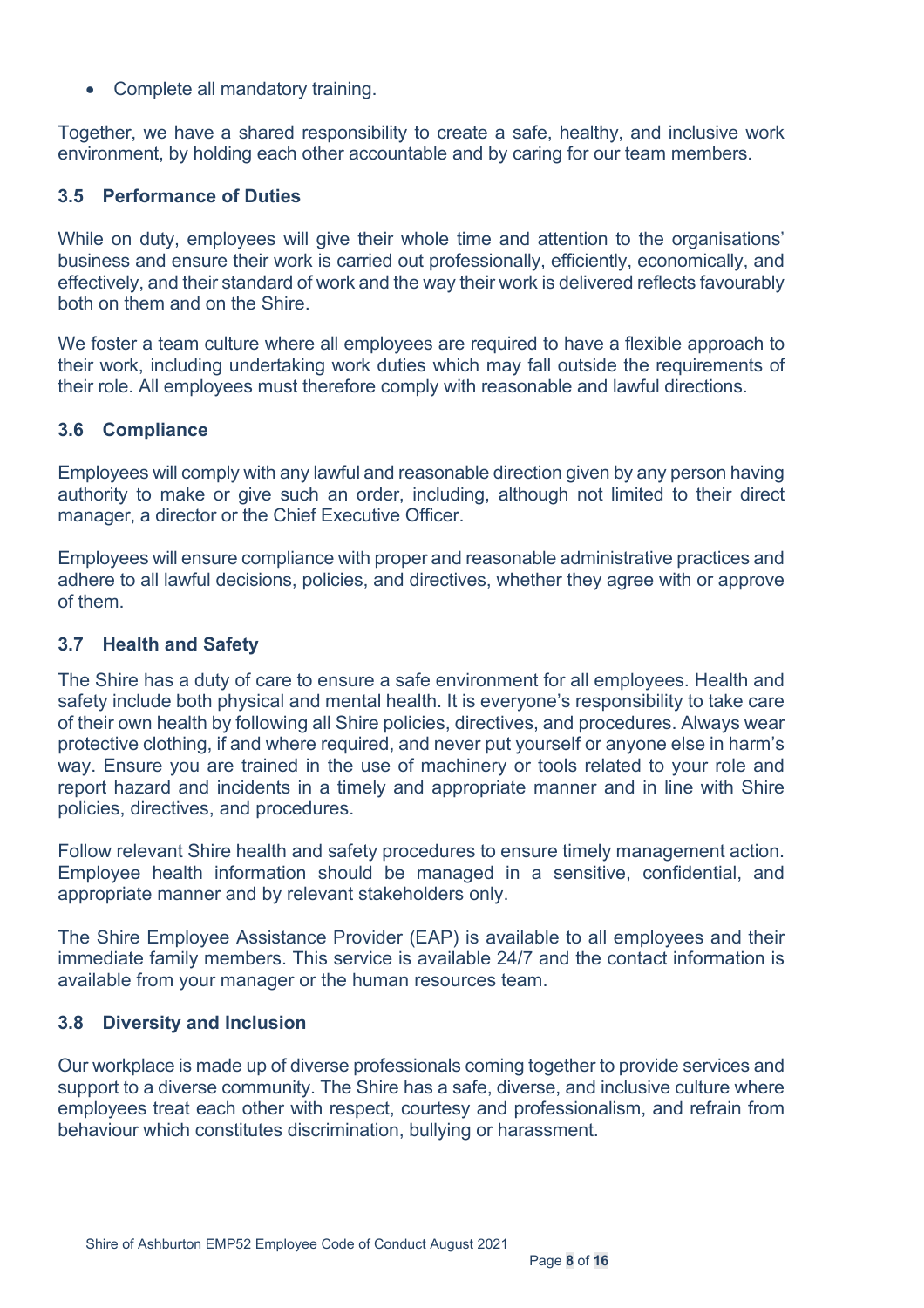In celebrating our unique differences, we foster a culture of belonging, where everyone feels safe to bring their best selves to work every day. The Shire therefore has a "zero" tolerance to any form of discrimination, bullying or harassment in the workplace. Employees must be aware of, and comply with their obligations under relevant law and the Shire's policies, directives and procedures regarding workplace behaviour and occupational safety and health, including, although not limited to:

- EMP43 Discrimination, Harassment and Bullying Directive
- EMP43 Discrimination, Harassment and Bullying Procedure
- EMP46 Equal Employment Opportunity (EEO) Directive
- EMP16 Grievance Investigation and Resolution Directive
- EMP16 Grievance Investigation and Resolution Procedure
- Shire values.

Employee behaviour should consistently reflect the Shire's values and contribute towards creating and maintaining a safe, healthy, and respectful workplace.

## <span id="page-8-0"></span>**3.9 Professional Development**

The Shire has a blended learning framework in place, which allows you to develop your professional skills. While your manager will discuss professional development opportunities and options with you during your annual performance review process, we ask you drive your development by being proactive and having constructive development conversations with your manager.

## <span id="page-8-1"></span>**3.10 Recognition of Employees' Service**

In line with Shire reward and recognition practices, the Shire recognises an employee's length of service by offering a monetary award. Payments are made in line with the *Local Government Act 1995*.

#### <span id="page-8-2"></span>**3.11 Dress Code**

All Shire employees must ensure their dress code is conducive to a professional business working environment. Appropriate corporate uniform must be worn by employees as outlined in the relevant directive.

#### <span id="page-8-3"></span>**3.12 Gifts**

Our community expects all Shire employees to always act with integrity. It is for this reason employees must not accept a prohibited gift from an associated person under any circumstance.

Employees may be able to accept a gift if it is not a prohibited gift. The Shire asks all employees to carefully consider the appropriateness of accepting any gifts. For a gift worth less than \$50, such as a keyring, pen or chocolates, there is no requirement for this to be reported. For a gift worth between \$50 and \$300, employees are required to notify the Chief Executive Officer of the details of the gift within 10 days of the acceptance of the gift.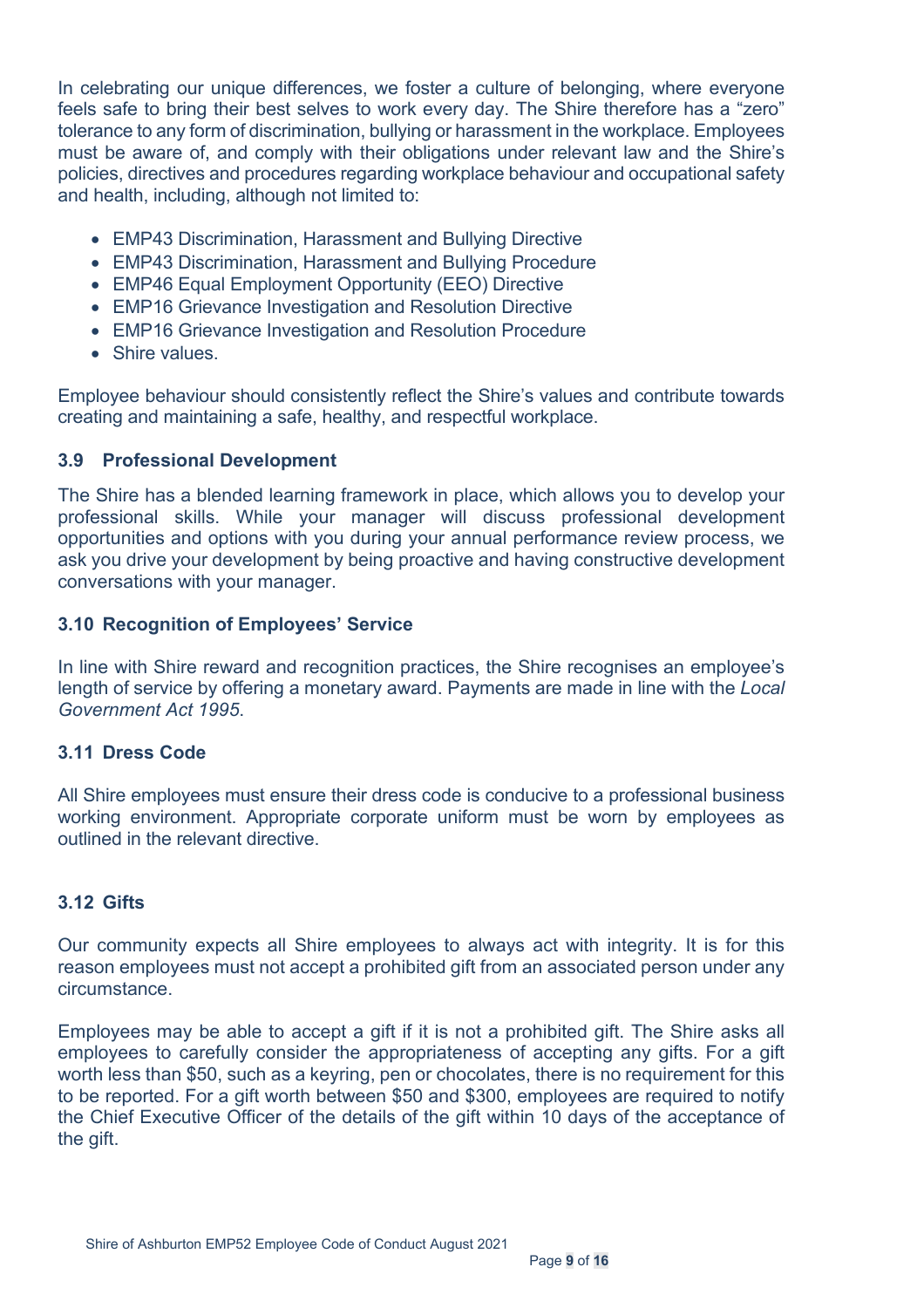An employee who accepts a reportable gift from an associated person is to notify the Chief Executive Officer in accordance with notification requirements and within 10 days of accepting the gift.

The notification of the acceptance of a reportable gift must be in writing and include –

- the name of the person who gave the gift,
- the date on which the gift was accepted,
- a description, and the estimated value, of the gift,
- the nature of the relationship between the person who is an employee and the person who gave the gift,
- if the gift is one of two or more accepted from the same person within a period of one year –
	- o a description,
	- $\circ$  the estimated value.
	- o the date of acceptance, and
	- o of each other gift accepted within the one-year period.

The Chief Executive Officer will maintain a register of reportable gifts and record in it details of notifications given to comply with the notification requirements.

As soon as practicable, after a person ceases to be an employee, the Chief Executive Officer will remove from the register all records relating to the person. The removed records will be retained for a period of at least five (5) years.

*This clause does not apply to the Chief Executive Officer. All staff are to read and adhere to the relevant policy and / or directive.*

#### <span id="page-9-0"></span>**3.13 Information and Communication Technology**

Most employees have a Shire network account. When we log into the Shire's network, we agree to Shire information and communication technology policies, directives, and procedures. Appropriate care should be taken when in possession of a Shire computer, laptop and / or mobile device to ensure appropriate access and to prevent any unnecessary risk, including viruses, malicious emails, theft and loss. The relevant directive should be adhered to at all times.

#### <span id="page-9-1"></span>**3.14 Secondary Employment**

An employee must not engage in secondary employment (including paid and unpaid work) without receiving prior written approval from the Chief Executive Officer. Secondary employment will not be approved where the employee works in a similar role and using their same skillset as in their principal role with the Shire. It is important to note, where secondary employment has been approved by the Chief Executive Officer, all employees will be fit for work, when presenting to work in their substantive role. Not declaring secondary employment, is a breach of this code.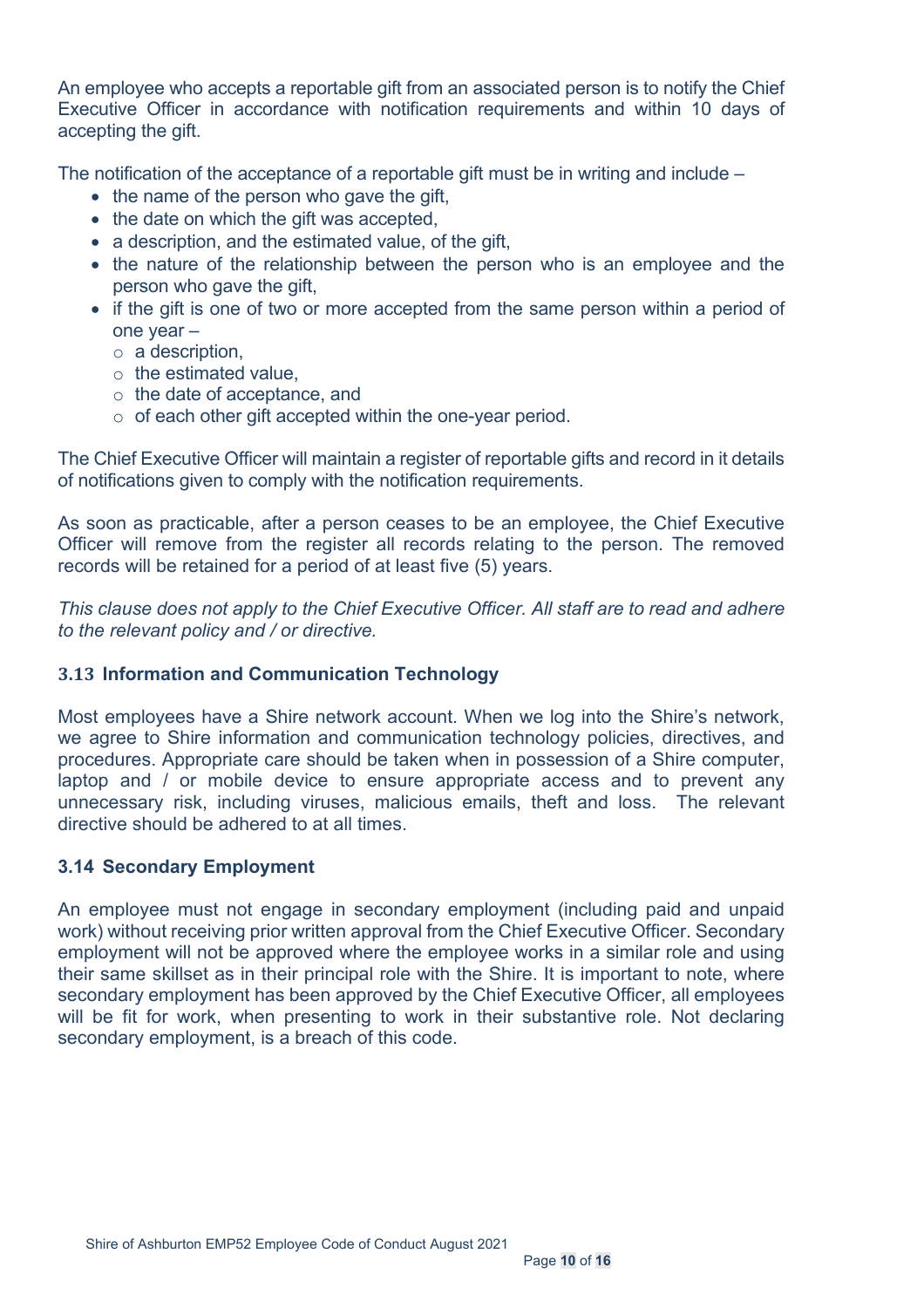## <span id="page-10-0"></span>**3.15 Intellectual Property**

For this document, Intellectual Property (IP) includes all present and future inventions, improvements, branding, designs, processes, concepts, ideas, information, data, formulae, programs, and strategies.

All IP shall remain the sole property of the organisation, unless otherwise agreed by a separate contract.

#### <span id="page-10-1"></span>**3.16 Confidentiality**

Our stakeholders trust we will manage their information with the right level of care, discretion, and sensitivity. Employees must not use or disclose confidential information unless the use or disclosure is:

- Required by law, or
- **Agreed to by the Chief Executive Officer.**

Employees will only use relevant confidential information for the purpose of performing their duty, as outlined in their position description, or as directed by the Chief Executive Officer. All Shire employees are required to always maintain confidentiality. Confidential information should therefore never be divulged or used inappropriately to gain direct or indirect advantage, financial or otherwise for employees or any other person or body. All employees must always conduct themselves in a professional manner and any inappropriate use of information or abuse of position will constitute a breach.

Confidential information includes, although is not limited to any personal information as defined in the *Privacy Act 1988 (Cth.)* or information in respect of the organisation and information which is not in the public domain, as well as information brought to your notice in the course of your work with the Shire, including, although not limited to:

- Employee information, including, although not limited to remuneration and benefits,
- Customer information,
- Financial information,
- Commercial information,
- Contract terms and conditions, and
- Other information which has been disclosed in confidence.

#### <span id="page-10-2"></span>**3.17 Record Keeping**

Shire employees are required to manage information in accordance with legislation (Western Australian *State Records Act 2000*) and in keeping with their role. Employees should always take care to protect the unauthorised use or access of Shire information and only access information required by their position or as requested by the Chief Executive Officer. Employees will ensure complete and accurate local government records are created and maintained in accordance with the Shire's recordkeeping practice.

#### <span id="page-10-3"></span>**3.18 Our Community**

Employees will treat all members of the community with respect, courtesy, and professionalism.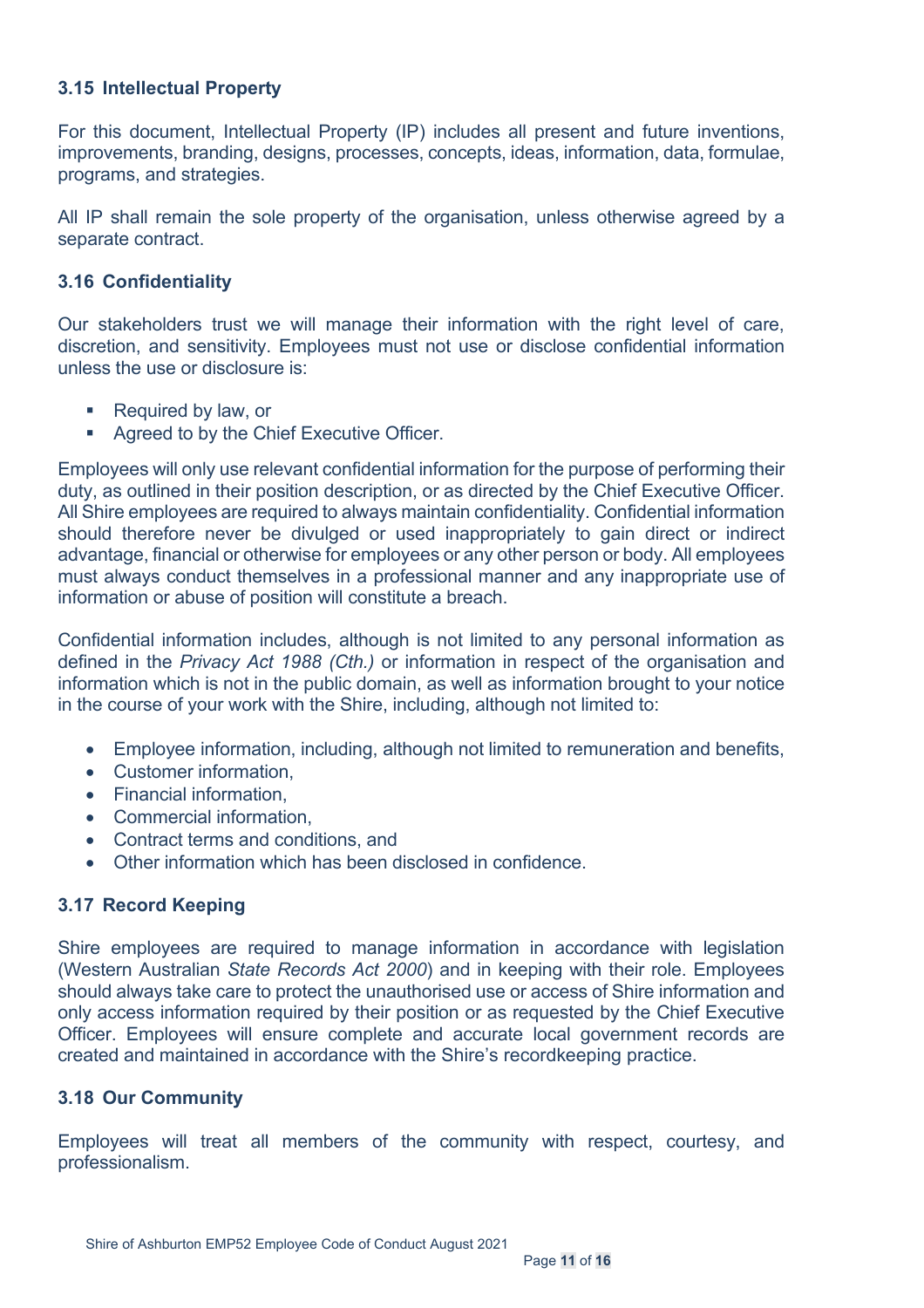All Shire customer services must be delivered in accordance with relevant policies, directives, and procedures, and any issues must be resolved professionally, promptly, fairly, and equitably.

Customer service extends to both internal and external stakeholders and include our work colleagues. We must be mindful of how we treat each other every day, be it by phone, in person or by email, irrespective of our cultural differences.

#### <span id="page-11-0"></span>**3.19 Internal and External Communication**

All aspects of communication by employees (including verbal, written and electronic), involving the Shire's activities should reflect our Shire values and adherence to this Code. In addition, to ensure consistency, our Shire brand should always align with our Shire brand guidelines and templates.

All communication, whether internal or external, should always be accurate, polite, and professional.

## <span id="page-11-1"></span>**3.20 Comments on Social Media**

Personal communications and statements made privately in conversation, written, recorded, emailed, or posted in personal social media, have the potential to be made public, whether intended or not.

Employees must not, unless undertaking a duty in accordance with their employment, if so, instructed, disclose information, make comments, or engage in communication activities about, or on behalf of, the Shire, its Council Members, employees, volunteers, or contractors, which are reasonably likely to undermine public confidence or cause detriment to the Council.

Social and all other media comments relating to any Shire activity, plan or views are prohibited. Employees who are contacted by the media, must direct the enquiry to the Shire's Media and Communications Manager. All staff are to read and adhere to the Communications and Media Policy.

#### <span id="page-11-2"></span>**3.21 Interaction with children**

A child refers to a person under the age of 18 years of age. The Shire commits to appropriate and safe interaction with all children of all ages by appropriate and respectful behaviour.

Where the Shire determines a position to be the holder of a Working with Children (WWC) check, a WWC must be obtained (or applied for) prior to commencement with the Shire. Any allegation of child abuse will be taken very seriously and will be reported to the relevant authorities immediately.

#### <span id="page-11-3"></span>**3.22 Conflict of Interest and Improper or Undue Influence of Position**

Employees will ensure there is no actual (or perceived) conflict of interest between their personal interests and the impartial fulfilment of their professional duties.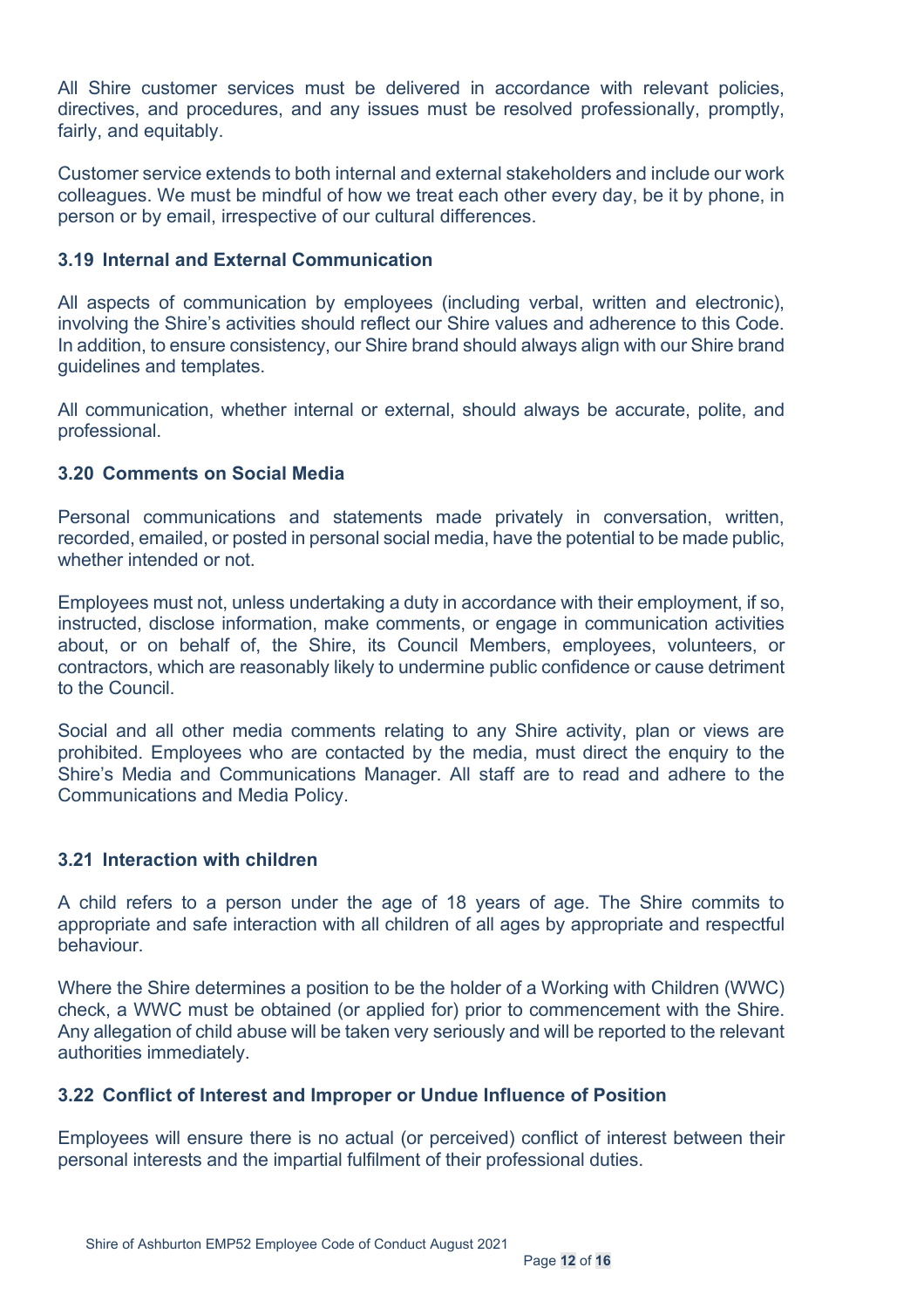Employees are engaged to meet community expectations and therefore, employees will not engage in private work with, or for any person or body, with an interest in a proposed or current contract with the Shire, without first disclosing the interest to the Chief Executive Officer. Any appearance of private dealings could conflict with performance of duties and must be avoided at all costs.

Employees will lodge a written notice with the Chief Executive Officer describing an intention to undertake a dealing in land which is within the district of the Shire, or which may otherwise conflict with the Shire's functions (other than purchasing their principal place of residence).

Employees who exercise a recruitment or any other discretionary function will disclose any actual (or perceived) conflict of interest to the Chief Executive Officer and Human Resources Department before dealing with relatives or friends and will disqualify themselves from the assessment and selection process.

Employees will conduct themselves in an apolitical manner and refrain from political activities which could cast doubt on their neutrality and impartiality in acting in their professional capacity. Shire employees must not campaign in a Shire of Ashburton election.

Employees will not take advantage of their position to improperly influence Council Members or employees in the performance of their duties or functions, to gain undue or improper (direct or indirect) advantage or gain for themselves, or for any other person, or body.

Employees must not take advantage of their position to improperly influence any other person to gain undue or improper (direct or indirect) advantage or gain, pecuniary or otherwise, for themselves, or for any other person or body.

Employees must not take advantage of their positions to improperly disadvantage or cause detriment to the Shire or any other person. Decisions involving procurement contracts, appointments or tenders should be impartial and made in accordance with statutory obligations and relevant policy and directive considerations. Employees are required by the Act and Regulations to disclose interests potentially affecting their impartiality.

All decision making should primarily be based on facts and merit and be transparent, fair, and equitable.

#### <span id="page-12-0"></span>**3.23 Disclosure of Financial Interests**

All employees will apply the principles of disclosure of financial interest as contained within the Act. Employees who have been delegated a power or duty, have been nominated as 'designated employees' or provide advice or reports to Council or Committees, must ensure they are aware of, and comply with, their statutory obligations under the Act.

#### <span id="page-12-1"></span>**3.24 Shire Resources**

Shire resources is role specific and enable our employees to ensure the effective execution of their position at the Shire.

Employees will: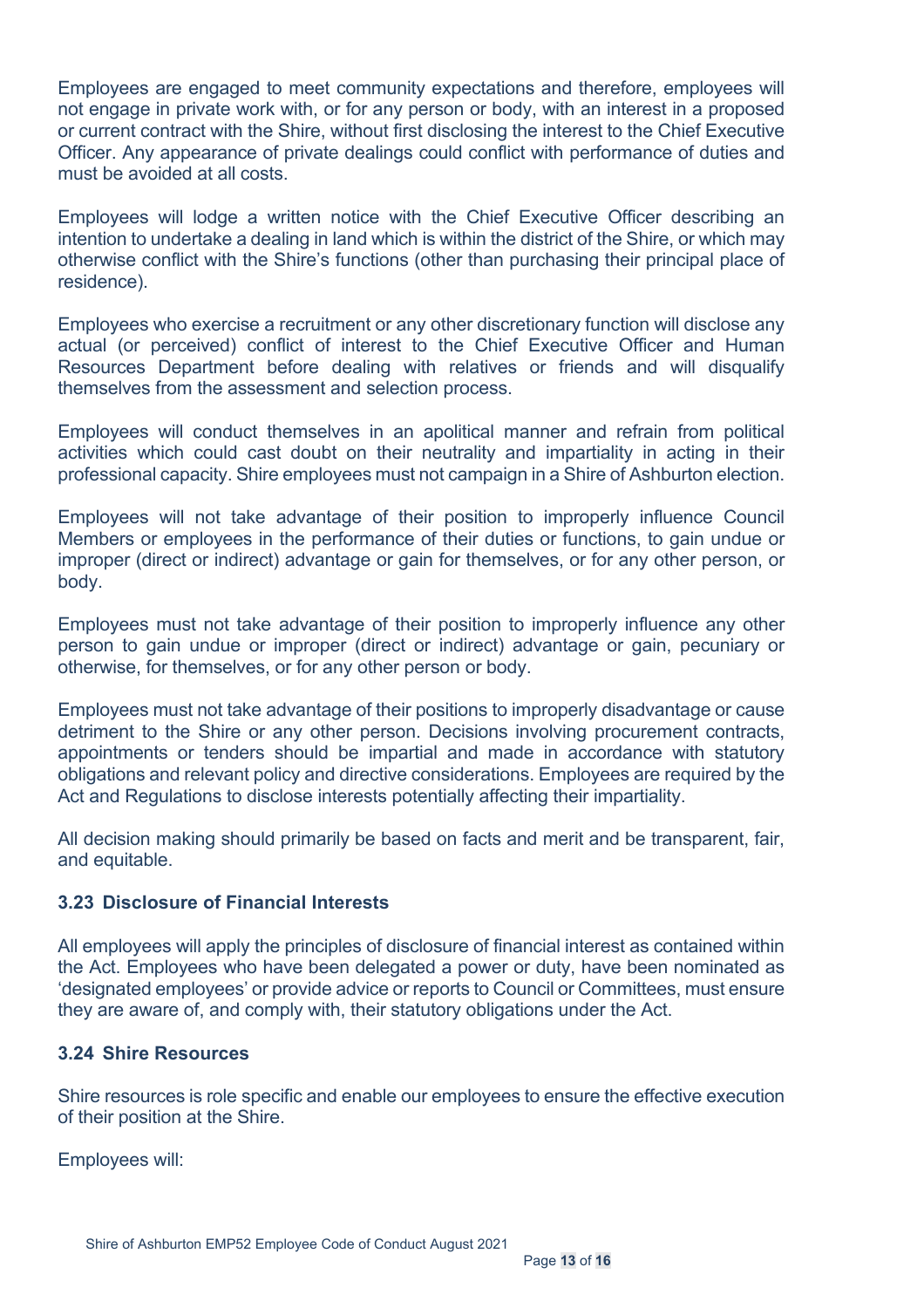- be honest in their use of Shire resources and must not misuse them or permit their misuse (or the appearance of misuse) by any other person or body,
- use Shire resources entrusted to them effectively, economically, in the course of their duties and in accordance with relevant policies, directives, and procedures, and
- not use Shire resources (including the services of employees) for private purposes (other than when supplied as part of a Shire approved contract of employment), unless properly authorised to do so, and appropriate payments are made (as determined by the Chief Executive Officer).

#### <span id="page-13-0"></span>**3.25 Use of Shire Finances**

Employees are expected to act responsibly and exercise sound judgment with respect to matters involving the Shire's finances.

Employees will use Shire finances within the scope of their authority only, as defined in FIN22 Procurement Directive. Employees must follow Local Government (Financial Management) regulations 1996 and Shire purchasing policy and procedures, established by the Chief Executive Officer in accordance with regulation 5 of the Local Government (Financial Management) regulations 1996, including their financial authority to ensure individual financial authority levels are not exceeded.

Employees will act with care, skill, diligence, honesty, and integrity when using local government finances and ensure the Shire's finances are appropriately documented in accordance with the relevant policy, directives, and procedure, including the Shire's recordkeeping plan.

#### <span id="page-13-1"></span>**3.26 Reporting Suspected Unethical, Fraudulent, Dishonest, Illegal or Corrupt Behaviour**

No one has the authority to ask an employee to breach this Code. Employees must report suspected unethical, fraudulent, dishonest, illegal, or corrupt behaviour to their manager, or the Chief Executive Officer in accordance with the Shire's Public Interest Disclosure Directive.

In accordance with the *Corruption, Crime and Misconduct Act 2003*, if the Chief Executive Officer suspects on reasonable grounds the alleged behaviour may constitute misconduct as defined in this Act, the Chief Executive Officer will notify:

- the Corruption and Crime Commission, in the case of serious misconduct; or
- the Public Sector Commissioner, in the case of minor misconduct.

Employees, or any person, may also report suspected serious misconduct to the Corruption and Crime Commission or suspected minor misconduct to the Public Sector Commissioner.

Employees, or any person, may also make a Public Interest Disclosure to report suspected unethical, fraudulent, dishonest, illegal, or corrupt behaviour, using the Shire's Public Interest Disclosure Procedures as published on the Shire's website.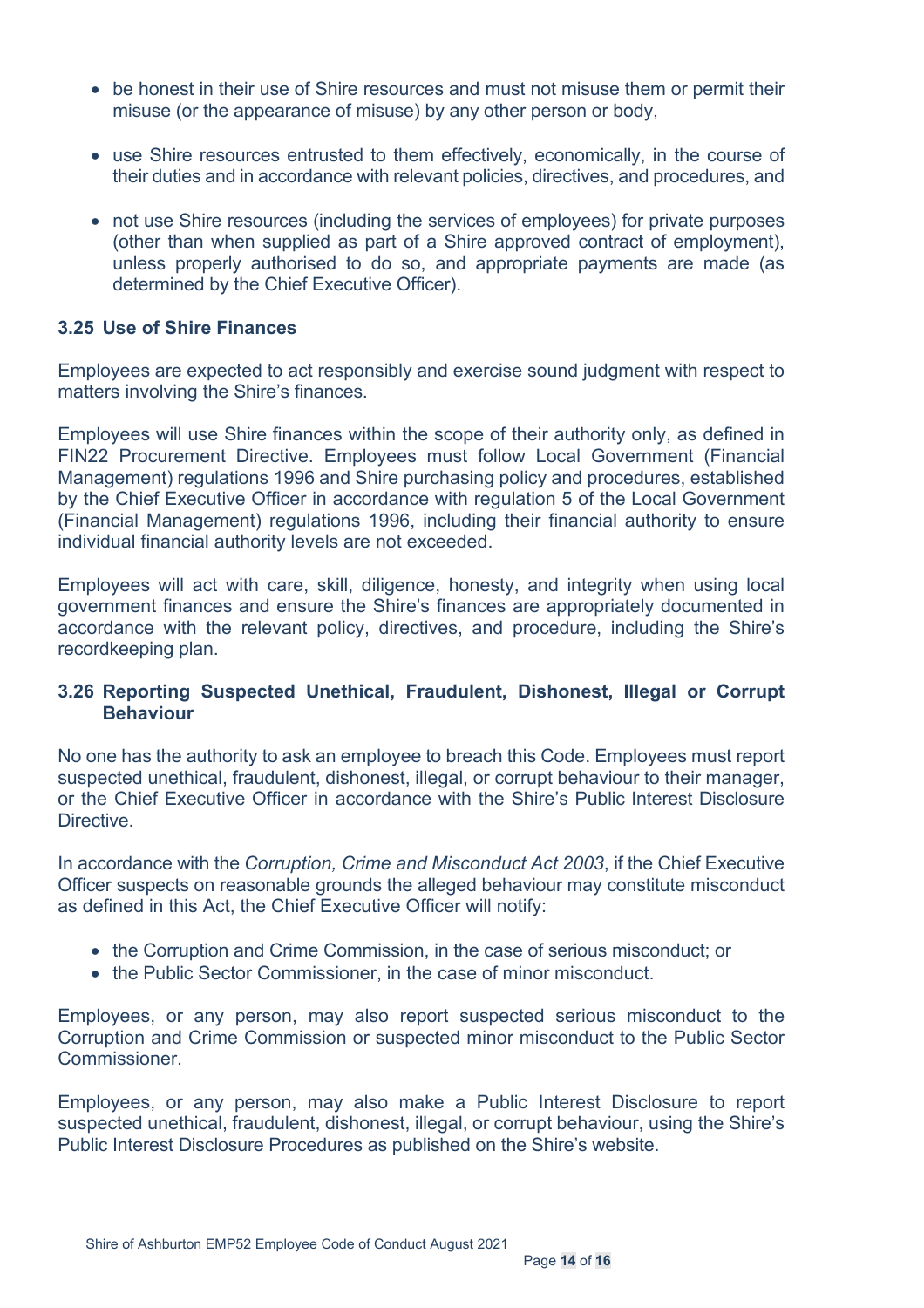Suspected unethical, fraudulent, dishonest, illegal, or corrupt behaviour will be dealt with in accordance with the appropriate Shire policies, directives, and procedures, and where relevant, in accordance with the lawful directions of the appropriate statutory body. Malicious complaints will not be tolerated and may be subject to Shire disciplinary procedures.

## <span id="page-14-0"></span>**3.27 Lodging a Formal Complaint**

All employees have the right to lodge a formal complaint if they believe there to be a breach of policy or directive. Complaints are to be documented in writing on the Code of Conduct Complaint Form, by the person alleging the breach. You can request a copy of this form from your manager or our human resources team. Where a written complaint is made against an employee, it must be submitted to human resources. The Shire has a responsibility and duty of care to act, should the Shire become aware of any breach of policy or directive.

# <span id="page-14-1"></span>**4 CONSEQUENCES OF BREACHING OUR CODE**

Procedural fairness will be adhered to for any breach of our Code. Suspected breaches of the Code will be dealt with in accordance with relevant Shire policies, directives, and procedures, depending on the nature of the suspected breach.

Employees may be performance managed up to and including termination of employment if they breach this Code or any of its related policies or directives.

Where a complainant has been found to have deliberately made as a vexatious or malicious complaint then the complainant may also be subject to disciplinary action up to, and including, termination of employment.

| <b>Associated Person</b>                    | Means a person who: (a) is undertaking or seeking to<br>undertake an activity involving a local government discretion;<br>or (b) it is reasonable to believe, is intending to undertake an<br>activity involving a local government discretion.                                                                                      |
|---------------------------------------------|--------------------------------------------------------------------------------------------------------------------------------------------------------------------------------------------------------------------------------------------------------------------------------------------------------------------------------------|
| <b>Employee</b>                             | For this document, an employee could be a person employed<br>by the Shire for wages and salary, a contractor or sub-<br>contractor, a volunteer worker, those engaged under a<br>contract for services and any person performing for or with<br>the Shire in any capacity.                                                           |
| <b>Detriment</b>                            | Means violence, injury, punishment, damage, loss, or<br>disadvantage.                                                                                                                                                                                                                                                                |
| Gift                                        | Means a conferral of a financial benefit (including a disposition<br>of property) made by 1 person in favour of another person<br>unless adequate consideration in money or money's worth<br>passes from the person in whose favour the conferral is made<br>to the person who makes the conferral; or (b) a travel<br>contribution. |
| <b>Intellectual</b><br><b>Property (IP)</b> | For this document, intellectual property (IP) includes all<br>present and future inventions, improvements, branding,                                                                                                                                                                                                                 |

# <span id="page-14-2"></span>**5 DEFINITIONS**